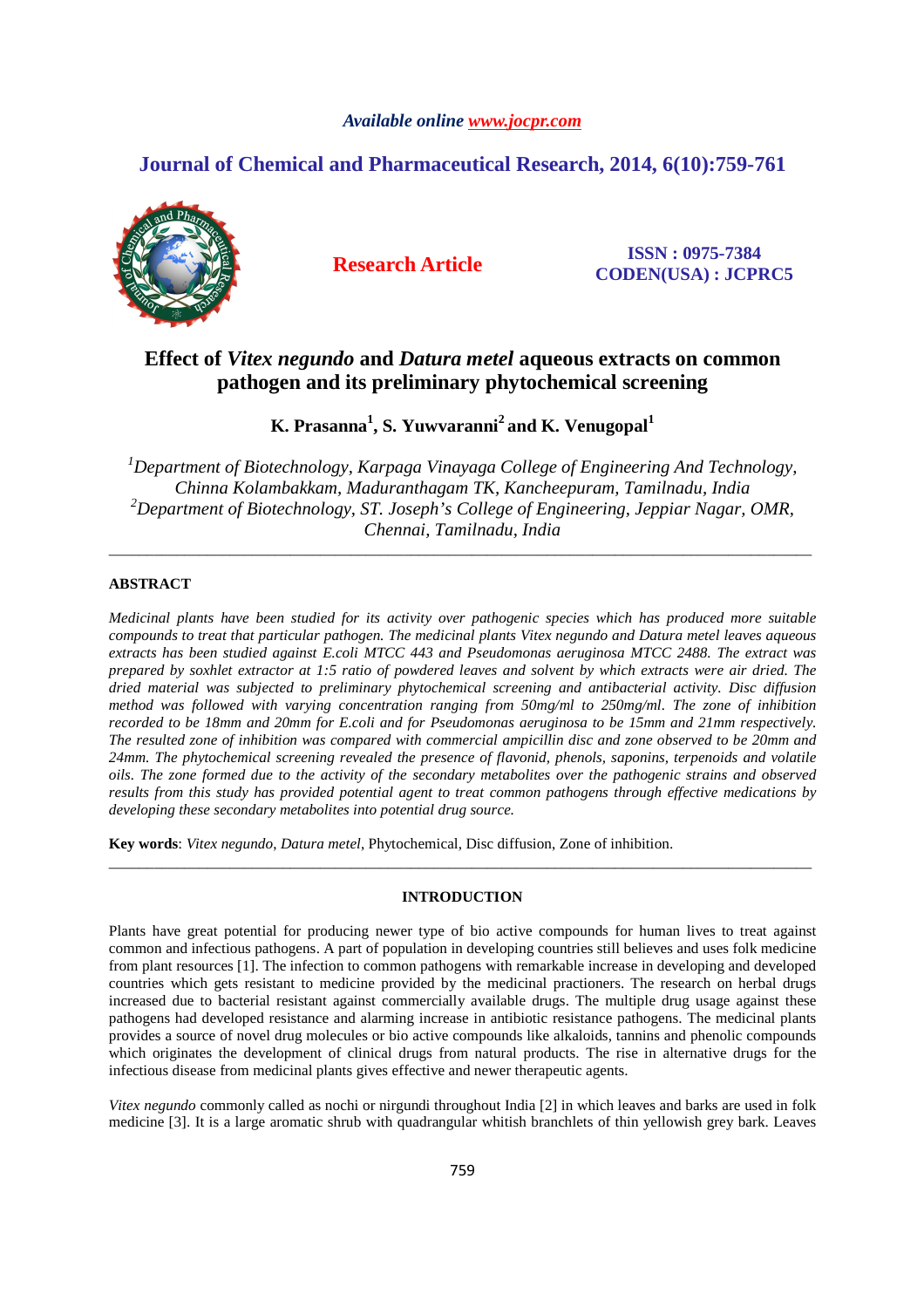are foliolate with upper surface is green and lower surface with silvery in color. Flowers are bluish purple with cylindrical roots in grey brown in color [4]. *Datura metel* is a family of solanaceae which grow up to height of 1.5m; leaves are simple with dark green and ovate. Flowers are solitary, trumpet shaped with fragrance while fruits are in the form of capsule covered with short spines. The plant parts are used in folk medicine to treat diarrhea, skin diseases, laryngitis and treacheries [5].

*\_\_\_\_\_\_\_\_\_\_\_\_\_\_\_\_\_\_\_\_\_\_\_\_\_\_\_\_\_\_\_\_\_\_\_\_\_\_\_\_\_\_\_\_\_\_\_\_\_\_\_\_\_\_\_\_\_\_\_\_\_\_\_\_\_\_\_\_\_\_\_\_\_\_\_\_\_\_*

# **EXPERIMENTAL SECTION**

#### **Collection plant material:**

Leaves of *Vitex negundo* and *Datura metel* have separately been collected. Then shade dried for 3-5 weeks and powdered using electrical blender, the powdered material was collected and stored in air tight container.

#### **Chemicals:**

Analytical grade chemicals were obtained from Hi-Media and Micro fine Chemicals in which stocks prepared as per manufacturer instructions.

#### **Preparation of the extract:**

The plant extraction were carried out with soxhlet extractor with 1:5 ratio of plant leaves powder to water until the color of the solvent changes to its original color. Then the extract material was collected air dried and stored for further use.

# **Bacterial strain and inoculums preparation:**

The pathogenic strains of *E.coli* MTCC No: 443 and *Pseudomonas aeruginosa* MTCC No: 2488 were obtained from Microbial Culture Collection Centre, IMTECH, Chandigarh, India. And the test organism was maintained on nutrient agar slants.

## **Phytochemical analysis:**

The preliminary phytochemical study was carried out to detect the presence of alkaloid, flavonid, steroids, phytosterols, terpenoids, glycoside and volatile oils [6].

# **Antibacterial assay:**

The antibacterial activity of aqueous extracts was tested against pathogenic strains by disc diffusion method [7]. The varying concentration disc ranging from 50mg/ml to 250mg/ml were prepared by adding extracts to sterile filter paper which were cut into 8mm disc and applied over the plates at equidistance. Then the plates were incubated at 37°c for 18-24 hrs. After incubation plates were observed for zone of inhibition around the discs.

#### **RESULTS**

The Phytochemical screening reveals the presence of the secondary metabolites which includes flavonid, volatile oils, phenols, saponnins and glycosides (Table 1). The antibacterial activity against aqueous extracts on the pathogenic strains resulted in the form of zone of inhibition (Table 2 &3). The *Vitex negundo* aqueous extract showed 18mm for *E.coli* and 15mm for *Pseudomonas aeruginosa* respectively at 250mg/ml of the concentration. The *Datura metel* extracts showed zone of inhibition of 20mm for *E.coli* and 21mm for *Pseudomonas aeruginosa* respectively at the concentration of 250 mg/ml. The commercial antibiotic disc of ampicillin were tested against these test pathogenic species and resulted in 20mm for *E.coli* and 24mm for *pseudomonas aeruginosa* respectively.

|  |  | Table 1: Phytochemical analysis of aqueous extracts of Vitex negundo and Datura metel |  |
|--|--|---------------------------------------------------------------------------------------|--|
|--|--|---------------------------------------------------------------------------------------|--|

| <b>Compounds</b> | Aqueous extract of Vitex negundo | <b>Aqueous extract of Datura metel</b> |
|------------------|----------------------------------|----------------------------------------|
| Alkaloid         |                                  |                                        |
| Flavonid         |                                  |                                        |
| Phenols          |                                  |                                        |
| Terpenoids       |                                  |                                        |
| Glycosides       |                                  |                                        |
| Saponins         |                                  |                                        |
| <b>Steroids</b>  |                                  |                                        |
| Phytosterols     |                                  |                                        |
| volatility       |                                  |                                        |